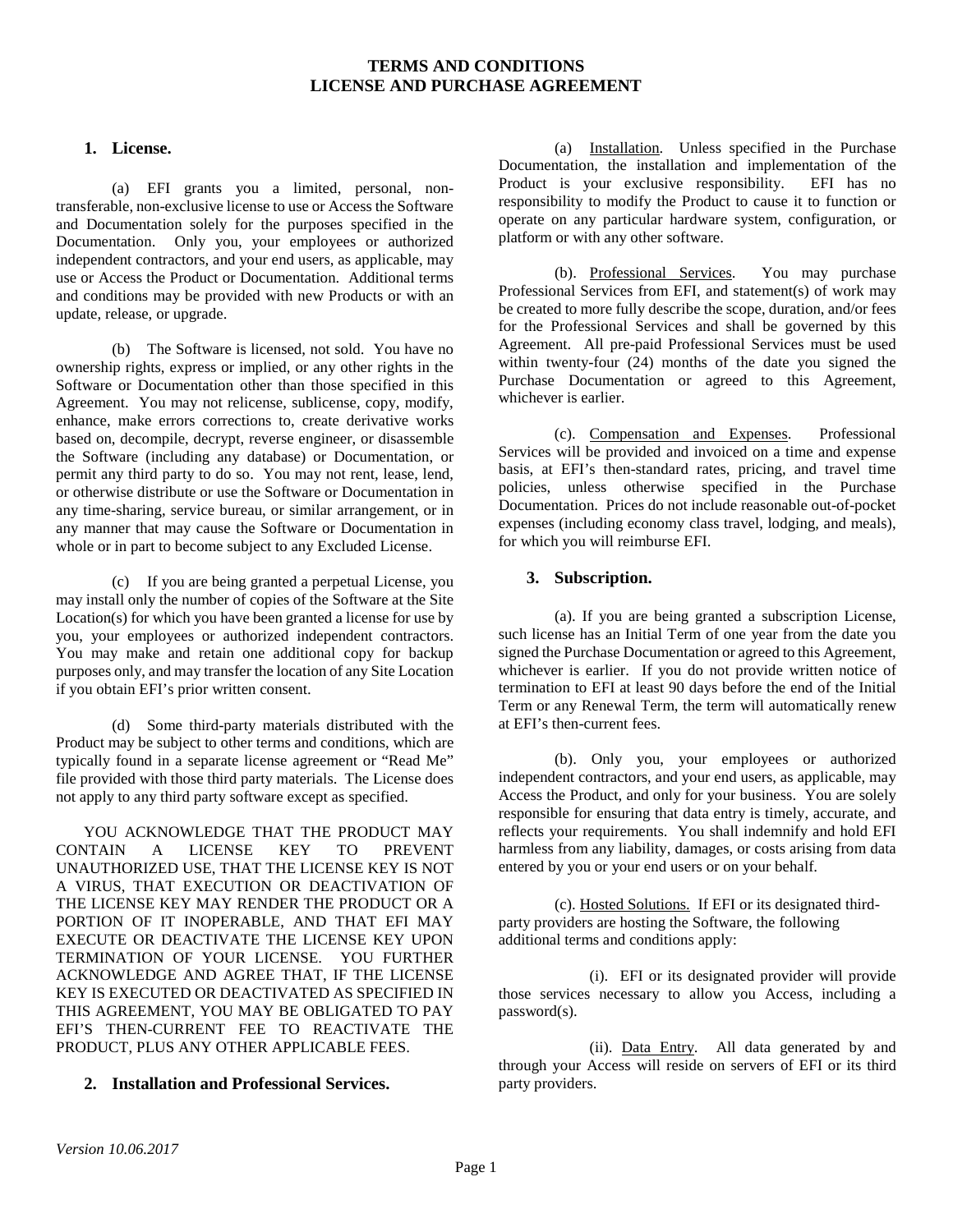(iii). Password Security. You are solely responsible for (A) ensuring that only authorized individuals have access to passwords to Access the Product, (B) assigning roles and authority levels for your Access, (C) the conduct of individuals with Access, and (D) maintaining the confidentiality and integrity of passwords and authority levels. You shall indemnify and hold EFI harmless from any liability, damages, or costs arising from your failure to comply with this Section.

(iv). Scheduled Downtime. Downtime is required from time-to-time for regular maintenance of the technology that supports the Product. EFI will use commercially reasonable efforts to perform scheduled downtime outside normal business hours.

(v). Unexpected Outages. EFI will use commercially reasonable efforts to avoid unexpected outages and to restore Access as soon as possible. If you do not have Access for more than two (2) consecutive hours within any 24 hour period because of an unexpected outage caused by EFI, you may request credit for one day of the applicable fees (based on an average of that month's invoice). THIS IS YOUR SOLE AND EXCLUSIVE REMEDY AND EFI'S ENTIRE LIABILITY FOR UNSCHEDULED DOWNTIME OR OUTAGES, AND EFI WILL NOT BE LIABLE FOR ANY DAMAGES RELATED TO ANY UNSCHEDULED DOWNTIME OR OUTAGES.

# **4. Consent to Use Data.**

YOU ACKNOWLEDGE AND AGREE THAT EFI MAY COLLECT AND USE TECHNICAL DATA AND RELATED INFORMATION TO FACILITATE PROVIDING AND/OR CONFIRMING AUTHORIZED USE OF PRODUCTS, ACCESS, PROFESSIONAL SERVICES, AND/OR MAINTENANCE TO AND BY YOU. YOU AGREE THAT EFI MAY (I) USE THIS INFORMATION TO IMPROVE ITS PRODUCTS, TO PROVIDE CUSTOMIZED SERVICES OR TECHNOLOGIES TO YOU, AND/OR TO CONFIRM AUTHORIZED USE, (II) TRANSFER THIS INFORMATION TO EFI'S AFFILIATES, AGENTS, AND PARTNERS, AND (III) TRANSFER THIS INFORMATION TO THE UNITED STATES AND/OR ANY OTHER COUNTRY WHERE EFI OR ITS AFFILIATES, AGENTS, AND PARTNERS MAINTAIN FACILITIES.

# **5. Fees and Payments.**

(a). You agree to pay all applicable Fees.

(b). Title and risk of loss for any media or hardware for the Product transfers to you at EFI's designated manufacturing plant(s) or warehouse(s). If the Product is delivered electronically, risk of loss shall transfer to you upon when the Product or Access is made available to you.

# **6. Product Maintenance.**

(a). Subject to your timely payment of all applicable Fees, EFI or its designated provider will provide you with Maintenance for the Product. Maintenance terms automatically renew unless cancelled by either party with written notice at least 30 days before the renewal date.

(b). You must possess a valid License to use any upgrade or update. By using an upgrade or update, your license to any previous version of the Product automatically terminates. If you (i) have an out-of-date version of the Product or (ii) are not current on Maintenance due to your failure to timely pay Maintenance Fees and wish to update your version of the Product, you must pay any unpaid fees and may be subject to additional fees to transfer or convert any old data. EFI reserves the right to discontinue Maintenance for all out-of-date versions of the Product.

# **7. Warranty and Disclaimer.**

(a). Limited Warranties. EFI warrants to you that (i) EFI has the right to grant the License, (ii) subject to your timely payment of all applicable Maintenance Fees, the Product as delivered to you will perform materially in accordance with EFI's then-current, applicable specifications if all available updates, upgrades, and bug-fixes are properly installed, and (iii) any Professional Services you purchase will be provided in good and workmanlike manner consistent with generally accepted industry standards. This warranty shall not apply to defects attributable to (A) any equipment or software not provided or approved for use by EFI, (B) any modification of the Product by you, your employees, or any third party acting on your behalf, (C) any accident, neglect, misuse, or abuse by you, your employees, or any third party acting on your behalf, or (D) exposure of the Product to conditions outside the range of environmental, power, and operating specifications provided by EFI. You must cooperate fully and promptly with EFI's attempts to identify the cause of any claimed breach of this limited warranty.

(b). Security. You agree to be solely responsible for (i) ensuring the confidentiality, security, and integrity of your network connectivity, data, and servers, (ii) preventing and bearing the risk of any loss or damage to any data on your servers, and (iii) maintaining archive and backup copies of any data.

(c). <u>WARRANTY DISCLAIMER</u>. THE PRODUCT IS<br>PROVIDED "AS IS." TO THE MAXIMUM EXTENT TO THE MAXIMUM EXTENT PERMITTED BY APPLICABLE LAW, THE WARRANTIES AND REMEDIES IN THIS AGREEMENT ARE EXCLUSIVE AND ARE IN LIEU OF ALL OTHER WARRANTIES AND REMEDIES, ORAL OR WRITTEN, EXPRESS OR IMPLIED. EFI, ITS SUPPLIERS, AND LICENSORS SPECIFICALLY DISCLAIM ANY OTHER WARRANTIES AND REMEDIES,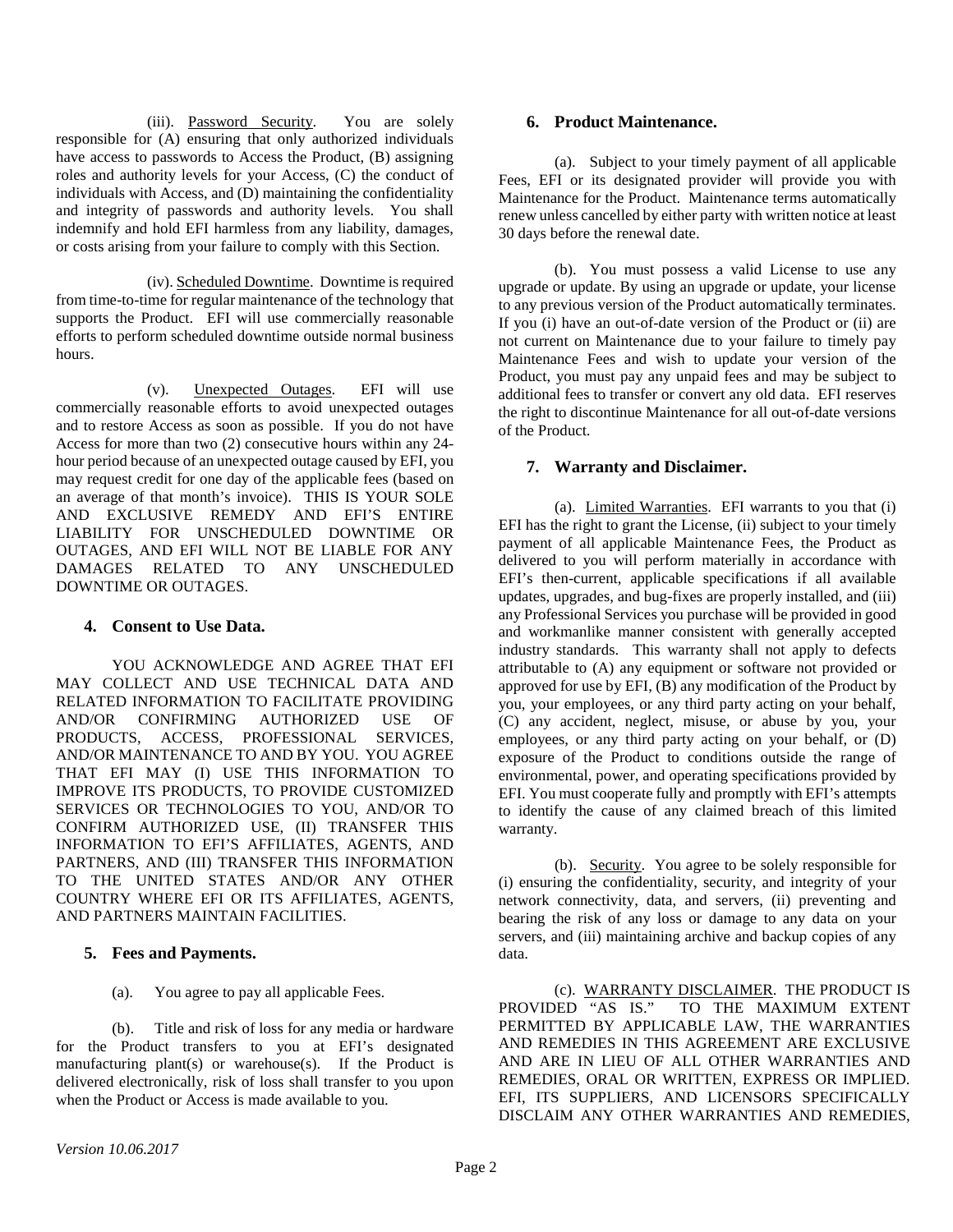INCLUDING, WITHOUT LIMITATION, THE IMPLIED WARRANTIES OF MERCHANTABILITY AND FITNESS FOR A PARTICULAR PURPOSE; ANY IMPLIED WARRANTIES ARISING FROM COURSE OF PERFORMANCE, COURSE OF DEALING, OR USAGE OF TRADE; AND ANY WARRANTIES RELATING TO SECURITY. EFI MAKES NO WARRANTY, IMPLIED OR OTHERWISE, REGARDING THE PERFORMANCE OR RELIABILITY OF ANY OTHER PRODUCTS, SERVICES, OR ANY THIRD PARTY PRODUCTS (SOFTWARE OR HARDWARE) OR SERVICES. THERE IS NO WARRANTY OR REPRESENTATION THAT THE OPERATION OF THE PRODUCT WILL BE UNINTERRUPTED, FAULT-TOLERANT, SECURE, OR ERROR-FREE, OR THAT THE PRODUCT WILL BE FREE FROM DEFECTS OR INFRINGEMENT OR VIOLATION OF ANY INTELLECTUAL PROPERTY RIGHT OF ANY THIRD PARTY. TO THE MAXIMUM EXTENT PERMITTED BY APPLICABLE LAW, YOUR SOLE AND EXCLUSIVE REMEDY, AND THE ENTIRE LIABILITY OF EFI AND ITS SUPPLIERS, RELATING TO ALL PRODUCTS, SERVICES, AND WARRANTIES SHALL BE, AT EFI'S OPTION, (1) TO REPAIR OR REPLACE THE PRODUCT OR RE-PERFORM THE SERVICE THAT DOES NOT MEET THE LIMITED WARRANTY, OR (2) PROVIDE A REFUND OF THE THEN-CURRENT REASONABLE COMMERCIAL VALUE (IF ANY) FOR THE PRODUCT OR SERVICE THAT DOES NOT MEET THE LIMITED WARRANTY. EXCEPT AS PROVIDED IN THIS AGREEMENT, THERE SHALL BE NO REFUNDS, RETURNS, EXCHANGES, OR REPLACEMENTS. EFI MAKES NO WARRANTY, IMPLIED OR OTHERWISE, REGARDING THE PERFORMANCE OR RELIABILITY OF ANY THIRD PARTY HARDWARE PRODUCTS, AND EFI WILL PASS THROUGH ANY THIRD PARTY WARRANTY TO CUSTOMER AS PERMITTED.

# **8. Infringement Indemnification.**

*Version 10.06.2017* EFI will indemnify you from IP Claims and reimburse you for damages paid by you to the party bringing the IP Claim pursuant to a final, non-appealable judgment that the Product directly infringes any Third Party IP Rights. You agree that EFI shall be relieved of its obligations under this Section unless you notify EFI in writing within 10 business days of learning of the IP Claim, and give EFI proper and full information, assistance, and exclusive authority to defend or settle the IP Claim. If the Product or any part of it is in EFI's opinion likely to become the subject of a claim of infringement of Third Party IP Rights, or if it is adjudicatively determined that the Product or any part of it infringes Third Party IP Rights, EFI may at its option (i) obtain for you a license or right to use the Third Party IP Rights so you can continue to use the Product, or (ii) replace or modify the Product with other suitable and reasonably equivalent noninfringing technology or parts, or (iii) if it is not commercially reasonable to take the actions described in clauses (i) or (ii) in this sentence, terminate your License and, if you return the Product to EFI, refund a portion of the license fee paid by you equal to the then-current reasonable commercial value (if any)

of the Product. EFI shall not be responsible, liable, or obligated to indemnify or reimburse you if the alleged infringement arises out of (i) compliance with your requirements or specifications that are outside EFI's standard specifications for the Product, (ii) any addition or incorporation to or modification of the Product at your request, (iii) any combination of the Product with any product or software not provided by EFI, or (iv) use of the Product in the practice of a process or system other than that for which it was intended. In any event as described in the preceding sentence, you shall defend and/or settle any claim brought against EFI at your own expense, and shall indemnify EFI against any costs, legal fees, other expenses, and damages required for the defense or settlement of the claim.

THE RIGHTS GRANTED TO YOU IN THIS SECTION ARE YOUR SOLE AND EXCLUSIVE REMEDIES FOR ANY ALLEGED INFRINGEMENT OF THE INTELLECTUAL PROPERTY RIGHTS OF ANY THIRD PARTY.

# **9. LIMITATION OF LIABILITY.**

TO THE EXTENT NOT PROHIBITED BY LAW, IN NO EVENT WILL EFI OR ITS SUPPLIERS OR LICENSORS BE LIABLE FOR ANY INDIRECT, SPECIAL, INCIDENTAL, CONSEQUENTIAL, RELIANCE, EXEMPLARY, OR PUNITIVE DAMAGES, HOWEVER CAUSED AND ON ANY THEORY OF LIABILITY, ARISING OUT OF THIS AGREEMENT, THE PRODUCTS, SERVICES, OR YOUR USE OF OR INABILITY TO USE OR ACCESS THE PRODUCTS OR ANY PORTION OF IT, EVEN IF ADVISED OF THE POSSIBILITY OF SUCH DAMAGES. EFI IS NOT RESPONSIBLE FOR ANY LOST PROFITS OR REVENUE, LOSS OF USE OF THE PRODUCT, LOSS OF DATA, THE COST OF RECOVERING ANY DATA, THE COST OF SUBSTITUTE SOFTWARE OR SERVICES, OR CLAIMS BY THIRD PARTIES (OTHER THAN AS DESCRIBED IN THE SECTION ON INFRINGEMENT INDEMNIFICATION). EXCEPT FOR INSTANCES INVOLVING EFI'S WILLFUL MISCONDUCT, EFI WILL NOT BE LIABLE FOR DAMAGES ARISING FROM ANY BREACH, UNAUTHORIZED ACCESS, MISUSE, OR INTRUSION RELATED TO YOUR DATA ON EFI'S OR ITS SUPPLIERS' SERVERS OR ANY NETWORK YOU USE IN CONNECTION WITH THE PRODUCT.

IN NO CASE SHALL EFI'S TOTAL LIABILITY FOR ALL CLAIMS ARISING FROM OR RELATED TO THE PRODUCTS, SERVICES, ACCESS, AND/OR THIS AGREEMENT, REGARDLESS OF THE FORM OF ACTION (WHETHER IN CONTRACT, TORT, UNDER STATUTE, OR OTHERWISE) EXCEED THE TOTAL AMOUNT OF THE FEES ACTUALLY PAID BY YOU IN THE 12 MONTHS PRECEDING THE CLAIM FOR THE EFI PRODUCT, SERVICES, OR ACCESS GIVING RISE TO THE CLAIM. YOU AGREE THAT THIS AMOUNT IS SUFFICIENT TO SATISFY THE ESSENTIAL PURPOSE OF THIS AGREEMENT, THAT THIS AMOUNT IS A FAIR AND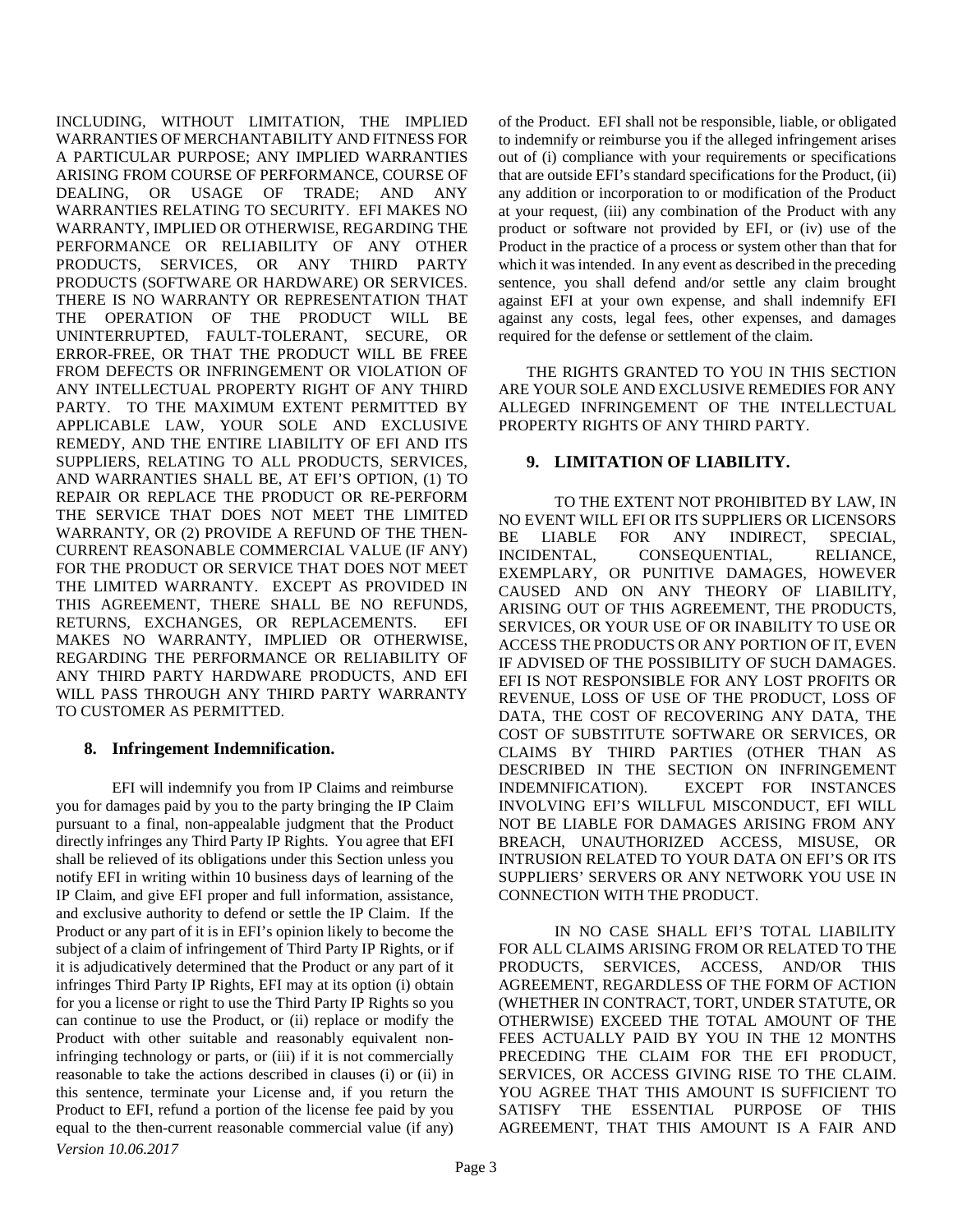REASONABLE ESTIMATE OF ANY LOSS AND DAMAGE LIKELY TO BE SUFFERED IN THE EVENT OF ANY WRONGFUL ACT OR OMISSION BY EFI OR ITS SUPPLIERS AND LICENSORS, AND THAT THE PRICE OF THE PRODUCT, PROFESSIONAL SERVICES, OR ACCESS REFLECTS THIS ALLOCATION OF RISK. YOU AGREE THAT THE FOREGOING LIMITATIONS OF LIABILITY AND DISCLAIMERS FORM AN ESSENTIAL ELEMENT OF THIS AGREEMENT, WITHOUT WHICH EFI WOULD NOT HAVE LICENSED OR SOLD THE PRODUCT TO YOU OR PROVIDED YOU WITH ACCESS.

BECAUSE SOME JURISDICTIONS DO NOT ALLOW SOME OR ALL OF THE EXCLUSIONS OR LIMITATIONS OF LIABILITY IN THIS AGREEMENT, SOME OR ALL OF THEM MAY NOT APPLY TO YOU.

# **10. Proprietary Rights & Confidential Information.**

(a). No Implied Conveyance of Proprietary Rights. The Product, Documentation, and any Work Product are the valuable, confidential, and proprietary property of EFI, its suppliers and licensors. EFI is not conveying any of its Intellectual Property Rights, except the limited rights specified in this Agreement. You must maintain and reproduce all copyright, trademark, patent, and other proprietary notices on the Product in the same form and manner as delivered by EFI.

(b). Protection of Information. You must not disclose any of EFI's Confidential Information, and must take precautions with respect to EFI's Products and Confidential Information that are at least as protective as you take to protect your own confidential information and proprietary rights of the greatest sensitivity. You must advise your employees and authorized independent contractors of the confidential and proprietary nature of the Product and EFI's Confidential Information and of the restrictions imposed by this Agreement, and confine access to the Product and EFI's Confidential Information to those individuals who need it in the ordinary course and scope of their employment or relationship with you. Except as specified in this Agreement, you may not directly or indirectly disclose any part of the Product, EFI's Confidential Information, or Documentation to any third party.

(c). Termination; Injunctive Relief. Your violation of the confidentiality obligations or of EFI's Intellectual Property Rights may cause irreparable damage that cannot be fully remedied by money damages. In the event of any actual or threatened violation, you agree that EFI will be entitled, in addition to any other remedy available to it, to (i) terminate this Agreement, retake possession of the Product, execute the License Key, and/or terminate Access, and/or (ii) obtain injunctive or other equitable relief from any court of competent jurisdiction to prevent any further violation.

(d). Use of Your Trademarks and Logos. Subject to any reasonable use guidelines, you grant EFI a non-exclusive, worldwide, royalty-free license to use Customer Marks in connection with this Agreement, for use with the Product, for promoting EFI's Products in marketing materials, print, or online advertising, and for identifying you as an EFI customer. You shall also secure for EFI any rights or sublicenses required for EFI's use of the trademarks or service marks of your Affiliates. EFI acknowledges that (i) Customer Marks are owned solely and exclusively by you or your Affiliates, (ii) EFI has no other rights, title, or interest in or to Customer Marks, and (iii) all use and goodwill of Customer Marks by EFI shall inure to the benefit of you and your Affiliates.

# **11. No Assignment.**

You may not assign or transfer, voluntarily, by operation of law, or otherwise, any rights under this Agreement without EFI's prior written consent, which may be withheld, delayed, or conditioned in EFI's sole discretion. Any attempted assignment or transfer without EFI's consent shall be null and void.

# **12. Export Law Compliance.**

The Product and related technology, information, and materials are subject to the export laws and regulations of the United States. You must comply with those and any other applicable export laws or regulations. You are solely responsible for obtaining any necessary export licenses and exemptions. The Product and related technology, information, and materials may not be exported or re-exported to any U.S. embargoed country, to any person or entity on any list of prohibited parties designated by the U.S. government, or otherwise in violation of any export law or regulation.

# **13. Termination.**

(a). This Agreement may be terminated immediately upon written notice to the other party (i) by EFI, if you fail to make any required payment other than Maintenance Fees, (ii) by the non-breaching party, if you or EFI fails to cure a material breach within 30 days after written notice from the nonbreaching party, or (iii) by EFI, if you cease doing business as a going concern, become the object of voluntary or involuntary bankruptcy or liquidation proceedings that are not dismissed within 60 days after the initial filing, or if a receiver is appointed with respect to a substantial portion of your assets.

(b). Upon termination, you must promptly (i) pay EFI all unpaid fees accrued before the termination, (ii) return all EFI Confidential Information and the Product, and (iii) return any materials, programs, manuals, and other items related to or derived from the Product in your possession or control. EFI shall use commercially reasonable efforts to provide you with any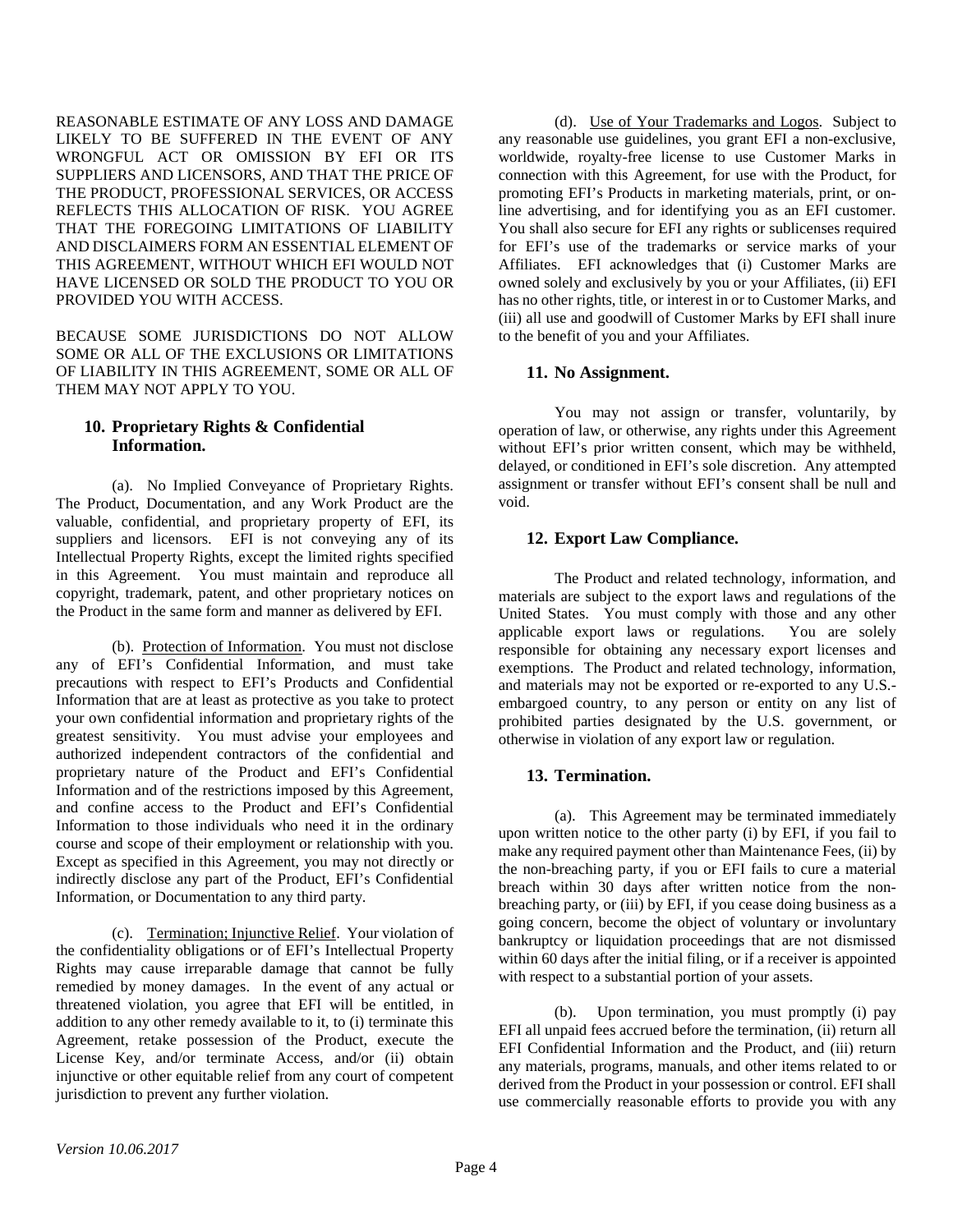proprietary data belonging to you in the format in which it is stored by EFI at the time of termination.

#### **14. Audit Rights.**

EFI may audit your use of or Access to the Product. Any audit will take place after prior notice to you, during regular business hours, and in a manner that does not unreasonably interfere with your normal business. If the audit shows that you are using or accessing the Product in a way that violates this Agreement, EFI may invoice you for such use or Access, including late fees, interest, and expenses associated with the audit. If you do not timely pay that invoice, EFI may exercise its termination rights and pursue any other rights or remedies available to it.

#### **15. General Provisions.**

(a). Taxes. Except with respect to income recognized by EFI, you will be liable for all tariffs, duties, and taxes, however designated or levied, based on your possession, use of, or Access to the Product, this Agreement, and/or any Professional Services, including but not limited to sales, use, value added, excise, services, personal property, or other taxes.

(b). Governing Law. This Agreement shall not be governed by the 1980 UN Convention on Contracts for the International Sales of Goods or any other international treaty or convention. Rather, this Agreement shall be governed in all respects by the laws of the State of California, USA, without regard to conflicts of laws principles. For all disputes related to this Agreement, the Product, Access, or any services provided under this Agreement, each party consents to the exclusive personal jurisdiction and venue of the state and federal courts in and for Santa Clara County, California, USA.

(c). Severability; Interpretation. If any provision of this Agreement is held to be illegal, invalid, or unenforceable by any court of competent jurisdiction, that provision will be fully severable and this Agreement will be construed and enforced as if it were not included. This Agreement shall be interpreted fairly in accordance with its terms and without any strict construction in favor or against either party. The captions are for convenience only and do not affect the scope, intent, or meaning of the provisions. Any failure or delay to enforce any provision of this Agreement shall not be deemed a waiver of EFI's right to do so.

(d). Language. This Agreement is only in English, which shall be controlling in all respects. If EFI has provided you with a translation, you agree that the translation is for your convenience only and that the English-language version, not the translation, will be legally binding. If there are any conflicts or inconsistencies between the English-language version and a translation, the English-language version will control. Any notices relating to this Agreement shall be in writing in English.

(e). Entire Agreement and Modification. This Agreement constitutes the full and complete agreement between you and EFI with respect to the Product and supersedes all prior negotiations, understandings, and agreements between us related to the Product. Any waiver, modification, or amendment will be effective only if in writing signed by you and EFI. This Agreement will inure to the benefit of and be binding upon you and EFI and each of our respective successors and permitted assigns.

(f). Independent Contractors. You and EFI, and our respective employees and representatives, are and shall be independent contractors with respect to the other party. Neither party by virtue of this Agreement shall have any right, power, or authority to act or create any obligation, express or implied, on behalf of the other party.

(g). Survival. The provisions of this Agreement that relate to fees and payment terms, ownership of intellectual property and proprietary rights, export law compliance, termination, confidentiality, infringement indemnification, warranty disclaimers, limitation of liability, governing law, survivability, force majeure, severability and interpretation, definitions, modification and use of software products owned or distributed by Microsoft, Oracle or Adobe included in an EFI Product shall survive termination of this Agreement.

(h). Force Majeure. Except for payment of monies, no party shall be liable for its failure to perform any obligations on account of strikes, shortages, failure or acts of suppliers, riots, insurrection, fires, flood, storm, explosions, acts of God, war, military operations, acts of terrorism whether actual or threatened, acts of a public enemy, epidemics, quarantines, governmental action, labor conditions, earthquakes, material shortages, or any cause that is similar to those enumerated or beyond the reasonable control of such party.

(i). Compliance With Laws. You may only use the Product in compliance with all applicable laws and regulations. Upon written notice to you, EFI may modify or suspend your use of or Access to the Product as necessary to comply with any law or regulation. Both parties acknowledge their responsibilities and commitments to abide by and comply with international anti-corruption laws, including but not limited to the United States Foreign Corrupt Practices Act and the United Kingdom Anti-Bribery Act, and any amendments and regulations relating to those laws, in addition to each of our own ethical guidelines<br>(EFI's Code of Conduct is available online at Code of Conduct is available online at http://ir.efi.com/documentdisplay.cfm?DocumentID=6820). Specifically, for example, no employee, or any individual or entity acting on behalf of or for the benefit of either EFI or Customer, shall give or receive anything of value, or anything that may be perceived as valuable, to or from a government official or any other individual for the purpose of influencing any act, securing any improper advantage, or obtaining or retaining business.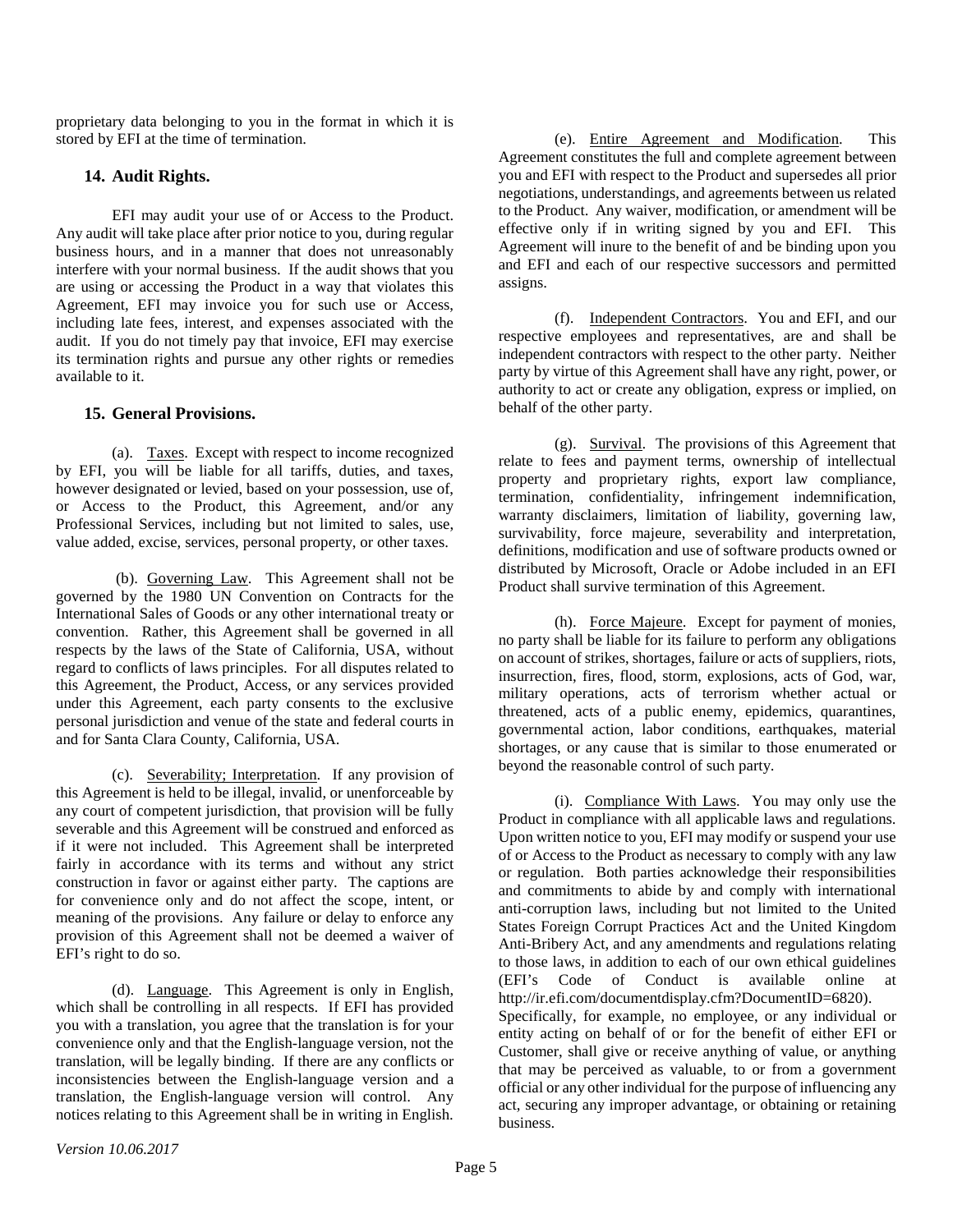(j). U.S. Government Restricted Rights. Use, duplication, or disclosure of the Product by the United States Government is subject to restrictions as set forth in FAR 12.212 or DFARS 227.7202-3 - 227.7202-4 and, to the extent required under U.S. federal law, the minimum restricted rights as set out in FAR 52.227-14, Restricted Rights Notice (June 1987) Alternate III(g)(3) (June 1987) or FAR 52.227-19 (June 1987). To the extent any technical data is provided pursuant to the Agreement, such data is protected per FAR 12.211 and DFARS 227.7102-2 and to the extent explicitly required by the U.S. Government, is subject to limited rights as set out in DFARS 252.227.7015 (November 1995) and DFARS 252.227-7037 (September 1999). If any of the above-referenced agency regulations are modified or superseded, the subsequent equivalent regulation shall apply. The name of the Contractor is Electronics For Imaging, Inc.

#### **16. Products that include EFI Monarch Planner.**

(a). The term "Product" as used in this Agreement includes the Adobe® PDF Library SDK and related documentation, and any upgrades, modified versions, updates, additions, and copies thereof.

(b). If the Product includes font software, you may embed the font software, or outlines of the font software, into your electronic documents to the extent that the font vendor copyright owner allows for such embedding. The fonts contained in this package may contain both Adobe Systems Incorporated ("Adobe") and non-Adobe owned fonts. You may fully embed any font owned by Adobe.

(c). You are hereby notified that Adobe, a Delaware corporation located at 345 Park Avenue, San Jose, CA 95110-2704 is a supplier of EFI and a third-party beneficiary to this Agreement to the extent that this Agreement contains provisions which relate to your use of any software, font programs, typefaces, and/or trademarks licensed or supplied by Adobe. Such provisions are made expressly for the benefit of Adobe and are enforceable by Adobe in addition to EFI.

#### **17. E-Commerce Applications.**

If you have obtained a License for EFI e-commerce software, the following additional terms and conditions apply (as applicable):

(a). Use at Site Location. You may use or Access the Product only for activity at the Site Location. If you have more than one facility, you may not use or Access the Product for activity at any facility other than the Site Location(s) for which you have been granted a license.

(b). Links. You represent and warrant that you have the right to create and maintain, or to allow EFI to create and maintain, all Links to the Product and any other websites mutually agreed upon between you and EFI. You agree to incorporate EFI's "Powered by EFI" logo on any website utilizing EFI e-commerce software.

(c). Relationships with Third Parties. Use of or Access to the Product does not create a contract or other obligation between you and any of your customers or between EFI and any of your customers or vendors. EFI cannot and does not guarantee the performance of any of your customers, vendors, or other third parties. EFI shall have no liability in connection with any dispute between you and any third party. Any such dispute shall not relieve you of any obligation to EFI under this Agreement.

#### **18. EFI Metrix.**

If you have a License for EFI Metrix software, EFI will provide you with a security key(s) to use the Product and grants you a limited, non-transferable, non-exclusive right and license to use the security key required for use with the Product. The Product may be accessed and used only by the number of concurrent users for whom you have obtained security keys or passwords. Safekeeping of the security keys and passwords is your responsibility. If you lose or otherwise disable the Security Key, your License may be terminated. Additional license fees may be charged for replacement security keys and passwords.

#### **19. Products that include Microsoft software (such as Windows or SQL Server).**

(a). The term "Product" as used in this Agreement includes certain Microsoft software and related documentation, associated media, "online" or electronic documentation, upgrades and updates. EFI does not own these products and the use thereof is subject to certain rights and limitations.

(b). Microsoft is not responsible for any support services for the Product. Notwithstanding the foregoing, in the event any support issues arise related to the Microsoft software that cannot be resolved by EFI, support to you may be provided by Microsoft pursuant to the Microsoft Premier support services agreement, or a similar type agreement, between EFI and Microsoft.

(c). The Product is not fault-tolerant. The Product is not designed or intended for use in any situation where failure or fault of any kind of the Product could lead to death or serious bodily injury of any person, or to severe physical or environmental damage ("High Risk Use"). You are not licensed to use the Product in, or in conjunction with, High Risk Use. High Risk Use is STRICTLY PROHIBITED. High Risk Use includes, for example, the following: aircraft or other modes of human mass transportation, nuclear or chemical facilities, and Class III medical devices under the Federal Food, Drug, and Cosmetic Act. Customer agrees not to use the Product in, or in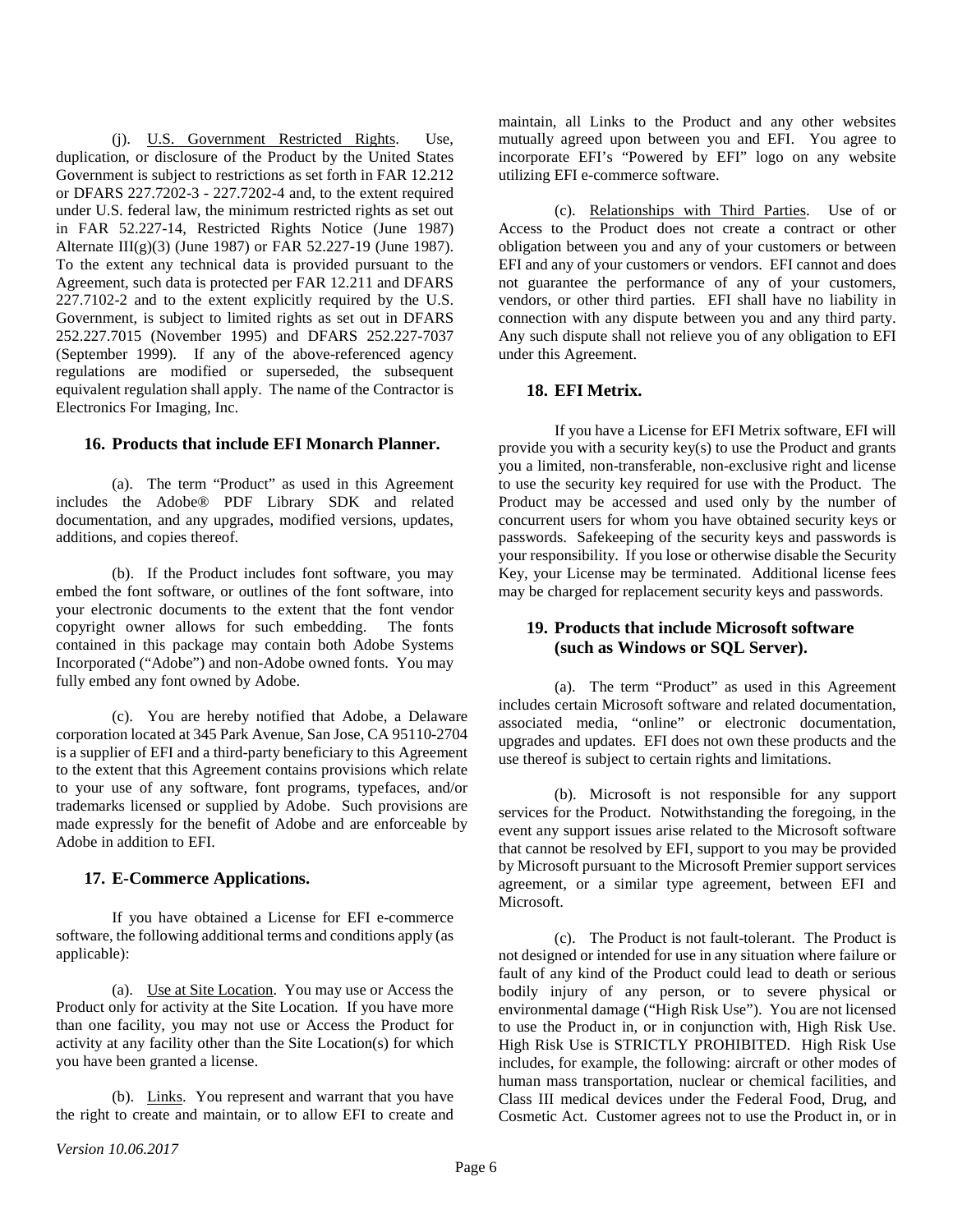connection with, any High Risk Use. You are responsible for taking all appropriate measures to ensure the safe use of the Product if used for such purposes and EFI and its suppliers, including Microsoft, shall not be liable for any claims or damages arising from such use.

#### **20. Products that include software products owned or distributed by Oracle.**

(a). The term "Product" as used in this Agreement includes certain software products provided by EFI that are owned or distributed by Oracle USA, Inc. ("Oracle") and related program documentation (the "Oracle Programs"), EFI does not own the Oracle Programs and the use thereof is subject to certain rights and limitations. The Oracle Programs included herein are subject to a restricted use license and can only be used in conjunction with the Product. Oracle or its licensors retain all ownership of intellectual property rights to the Oracle Programs. You are hereby notified that Oracle is a supplier of EFI and a third-party beneficiary to this Agreement to the extent that this Agreement contains provisions which relate to your use of the Oracle Programs. Such provisions are made expressly for the benefit of Oracle and are enforceable by Oracle in addition to EFI.

(b). You acknowledge and agree that you are prohibited from (i) publishing any results of benchmark tests run on the Oracle Programs, (ii) using the Oracle Programs for rental, timesharing, subscription service, hosting, or outsourcing, and (iii) removing or modifying any program markings or notice of Oracle's or Oracle's licensors' proprietary rights.

(c). To the extent not prohibited by law, in no event will Oracle be liable for (i) any damages, whether direct, indirect, incidental, special, punitive or consequential, and (ii) any loss of profits, revenue, data or data use, arising from the use of the Oracle Programs.

(d). You hereby permit EFI to (i) report any audit results obtained pursuant to this Agreement above to Oracle to the extent such results are related to the Oracle Programs, or (ii) assign such rights to audit your use of the Oracle Programs to Oracle.

(e). You are hereby notified that some Oracle Programs may include source code that Oracle may provide as part of its standard shipment of such programs, which source code shall be governed by the terms of this Agreement.

(f). The Computer Information Transactions Act shall not apply to this Agreement.

*Version 10.06.2017* (g). You acknowledge and agree that in the event a third party technology may be appropriate or necessary for use with some Oracle Programs, it shall be specified in the Product package documentation or as otherwise noted, and such third party technology is licensed to you only for use with the Product under the terms of the third party license agreement specified in the Product package documentation or as otherwise noted, and not under the terms of this Agreement.

#### **21. Open Source Software.**

Some versions of the Products contain open source software. Open source software is licensed to you under that software's own license terms, which can be found in the "Help," "About," "Read Me," or other specified portion of the Product. You are responsible for complying with any terms and conditions applicable to any open source software. To the extent that this Agreement imposes greater restrictions on you than the open source software license terms, the open source software license terms shall control, but solely with respect to such open source software.

# **22. EFI Optitex and EFI Generation Digital.**

If you have a License for EFI Optitex or EFI Generation Digital products, the following additional terms and conditions apply:

(a) Except as noted below, if you are being granted a perpetual License to the Product, you may only use, install and operate the Product on a single computer, which shall be identified with a USB dongle or a software key, and you may not use, install, or operate the Product on a server multi-user system, or permit such prohibited use, installation or operation. If you are being granted a "Floating User" perpetual License, you may use, install and operate the Product on a server-based multi-user system, *provided that* at no time may your total number of active concurrent users of the Product exceed the total number of perpetual Licenses you have for the Product.

(b) The Site Location requirements in Section 1(c) do not apply.

(c) You may not collect any information about any communication transmitted on computers used to operate the Product by monitoring, interdicting or intercepting any process within the Product.

(d) You may not embed or nest the Product, or any part thereof, including any functionality, feature, or technology, in any other software or platform.

(e) Internet-Based Services Components. The Product contains components that may enable and facilitate the use of certain Internet-based services. You acknowledge and agree that, as part of that process, EFI may verify the version of the Product and/or its components that you are using and that all data collected may be sent to EFI's servers using your internet, network connections and/or infrastructure.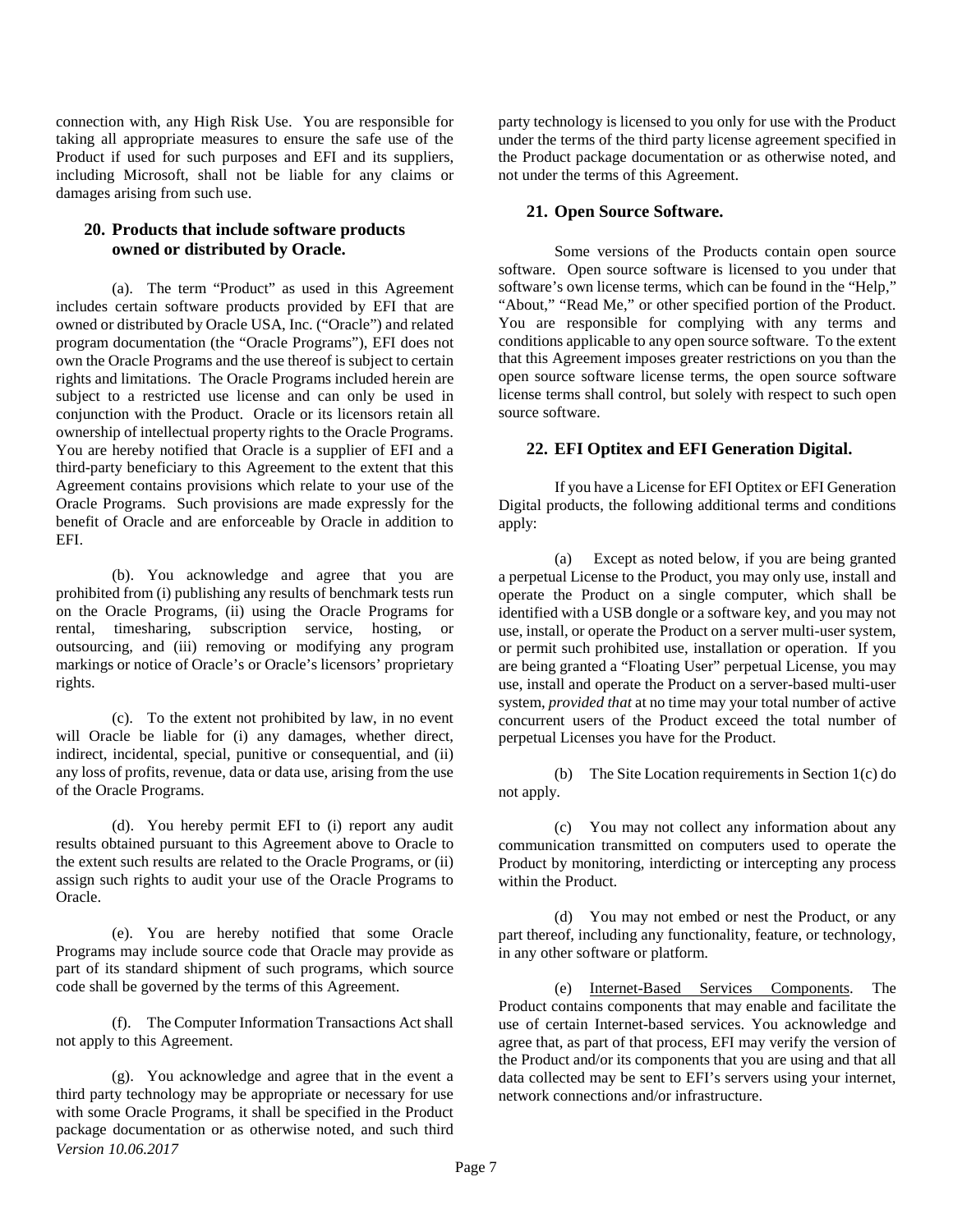(f). Unless otherwise noted on your Purchase Documentation, all Licenses to Access EFI Optitex are for designated users only and cannot be shared or used by more than one user concurrently, *provided that* you may change the named user for a License as needed by providing prior notice to EFI.

(g). If the Product is configured by or for you to employ any tracking technology, then you shall be solely responsible for: (i) complying with all applicable legal requirements relating to such use, including but not limited to providing any notice and/or obtaining any consent to the use of such technology. You also agree to indemnify and hold EFI harmless from any liability, damages, or costs relating to your use of such technology.

#### **23. DEFINITIONS.**

"**Access**" means the connection to and use of a Product by Customer via an Internet web browser under the terms of this Agreement.

"Affiliate" means any entity directly or indirectly controlling, controlled by, or under common control with a party.

"**Agreement**" means this EFI License and Purchase Agreement.

"**Confidential Information**" means any information that you have been informed or have a reasonable basis to believe is confidential to EFI, whether provided to you before, on, or after this Agreement, including, for example, ideas, programs, data, software, systems configurations, reports, projections, initiatives, customer data, or other business or technical information. Confidential Information includes any written information marked as confidential or proprietary, and any information disclosed orally or visually that is identified as confidential or proprietary at or around the time of its disclosure. All EFI Intellectual Property Rights and technical information related to the Product are Confidential Information whether or not marked as confidential or proprietary.

"**Customer Data**" means data generated by and/or through Customer's Access to and/or use of a Product or Hosting Services.

"**Customer Marks**" means your name and logo or other trademarks, service marks, or other marks.

"**Documentation**" means user's guides, manuals, and other information related to the Product or Professional Services.

"**EFI**" means Electronics For Imaging, Inc., Electronics For Imaging BV, Electronics For Imaging United Kingdom Limited, Metrics Sistemas De Informacao Ltda., alphagraph Team GmbH, or such other EFI subsidiary or affiliate referred to in the Purchase Documentation.

"**Excluded License**" means any license that requires as a condition of use, modification, and/or distribution of software subject to the Excluded License, that such software or other software combined and/or distributed with such software be (i) disclosed or distributed in source code form, (ii) licensed for the purpose of making derivative works, or (iii) redistributable at no charge.

**"Fees"** means the fees for the Product, Access, or Professional Services, including any fees set forth in your Purchase Documentation, license fees, hardware fees, Subscription Fees, Hosting Fees, Maintenance Fees, or other applicable fees. Unless otherwise specified in the Purchase Documentation, payments for any fees must be made within 30 days of the date of the invoice in the currency listed in the Purchase Documentation. EFI reserves the right to charge you interest of 1.5% per month or the highest legal rate, whichever is lower, on any payment that is outstanding more than 30 days after its due date.

"**Hosting Fees**" means the hosting fees described in the Purchase Documentation. Unless otherwise specified in the Purchase Documentation, Hosting Fees commence on the first day of the next month following 30 days from the date you agreed to the Purchase Documentation.

"**Initial Term**" means the one-year period of time beginning on the date you signed the Purchase Documentation or agreed to this Agreement, whichever is earlier.

"**Intellectual Property Rights**" means, individually or collectively, any patent, copyright, trademark, service mark, trade secret, trade name, or other intellectual property right.

"**IP Claim**" means a lawsuit filed against you by a third party that is not a patent assertion entity or non-practicing entity.

"**You**", "**you**" or "**Customer**" means the person or entity that obtained the Product under this Agreement and that is agreeing to be bound by this Agreement.

"**License**" means the license granted to you for the Product you have obtained.

"**License Key**" means a programming code included in the Product that, if executed or deactivated, renders the Product or portions of it inoperable.

"**Link**" means a hypertext reference that, when activated, moves users from one website to another on the Internet.

"**Maintenance Fees**" means the support and/or maintenance fees charged by EFI and/or a third party for the Product. Maintenance Fees commence on the first day of the next month following 30 days from the date you agreed to the Purchase Documentation (unless otherwise specified in the Purchase Documentation) and continue for the period specified in the